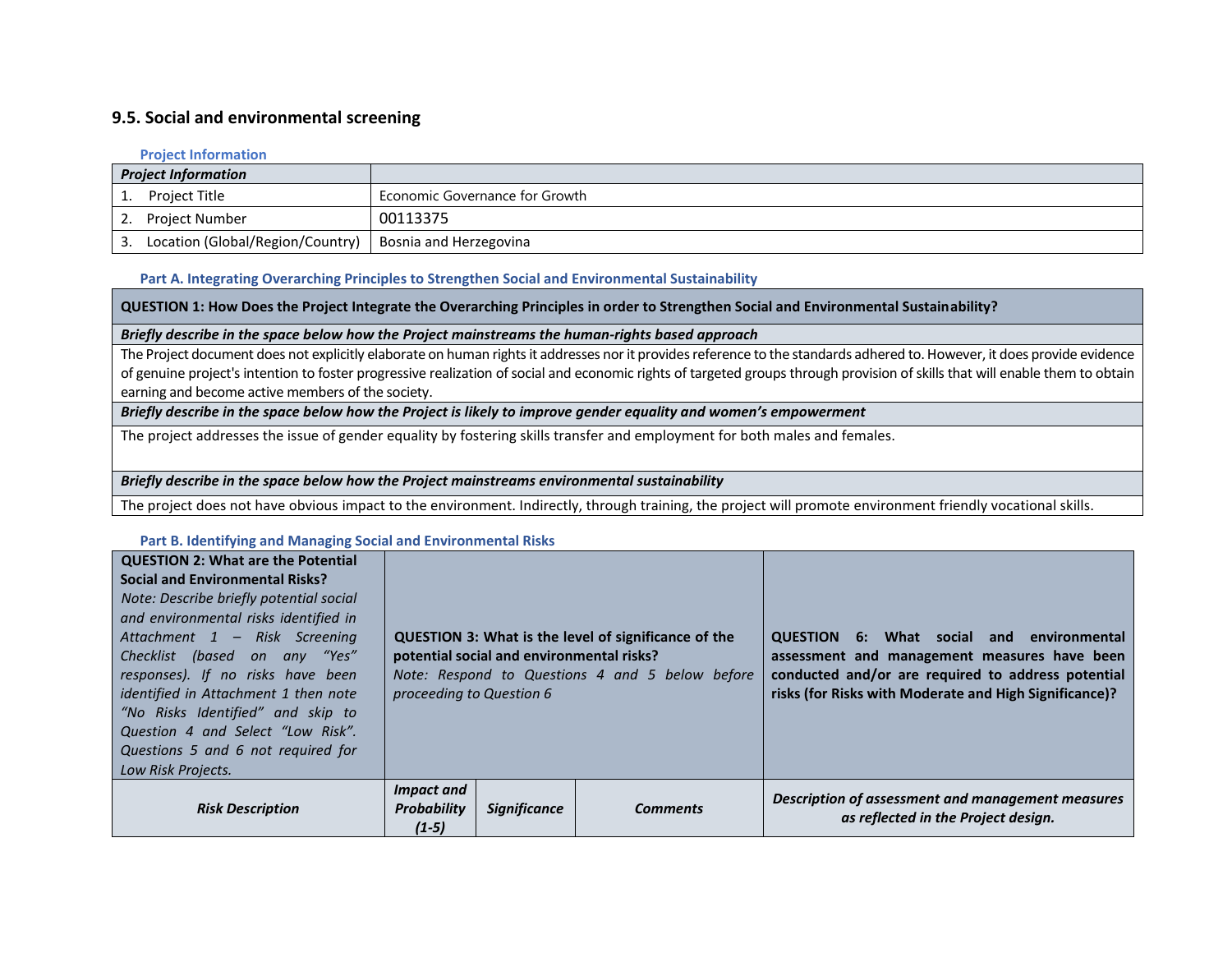|                                                                    |                                                              | (Low,<br>Moderate,<br>High)                                            |                                                                                                                                                                                                            |                           |                                                                                                                          |
|--------------------------------------------------------------------|--------------------------------------------------------------|------------------------------------------------------------------------|------------------------------------------------------------------------------------------------------------------------------------------------------------------------------------------------------------|---------------------------|--------------------------------------------------------------------------------------------------------------------------|
| Resistance to change by policy makers<br>and other local partners. | $1 = 2$<br>$P = 2$                                           | High                                                                   | The project will lead a<br>proactive<br>advocacy<br>campaign, spearheaded by<br>private sector actors, along<br>with consultations to bring<br>the Project subject-matter<br>closer to all those involved. |                           |                                                                                                                          |
| Force Majeure (e.g. act of nature)<br>impacts Project activities   | $1 = 3$<br>$P = 1$                                           | Low                                                                    | The Project will have a<br>flexible approach, including<br>reprogramming of activities<br>to respond to the emerging<br>needs                                                                              |                           | The Project will have a flexible approach, including<br>reprogramming of activities to respond to the emerging<br>needs. |
|                                                                    | QUESTION 4: What is the overall Project risk categorization? |                                                                        |                                                                                                                                                                                                            |                           |                                                                                                                          |
|                                                                    | Select one                                                   |                                                                        |                                                                                                                                                                                                            | <b>Comments</b>           |                                                                                                                          |
|                                                                    | <b>Low Risk</b>                                              |                                                                        |                                                                                                                                                                                                            |                           |                                                                                                                          |
|                                                                    |                                                              |                                                                        |                                                                                                                                                                                                            | $\boldsymbol{\mathsf{x}}$ | The project is assessed as a low risk category, particularly<br>from human rights aspect viewpoint.                      |
|                                                                    |                                                              |                                                                        | <b>Moderate Risk</b>                                                                                                                                                                                       | $\Box$                    |                                                                                                                          |
|                                                                    |                                                              |                                                                        | <b>High Risk</b>                                                                                                                                                                                           | $\Box$                    |                                                                                                                          |
|                                                                    |                                                              |                                                                        |                                                                                                                                                                                                            |                           | QUESTION 5: Based on the identified risks and risk categorization, what requirements of the SES are relevant?            |
|                                                                    |                                                              |                                                                        | Check all that apply                                                                                                                                                                                       |                           | <b>Comments</b>                                                                                                          |
|                                                                    | <b>Principle 1: Human Rights</b>                             |                                                                        |                                                                                                                                                                                                            | $\Box$                    | N/A                                                                                                                      |
|                                                                    | <b>Empowerment</b>                                           |                                                                        | Principle 2: Gender Equality and Women's                                                                                                                                                                   | $\boldsymbol{x}$          | N/A                                                                                                                      |
|                                                                    |                                                              | 1. Biodiversity Conservation and Natural<br><b>Resource Management</b> |                                                                                                                                                                                                            | $\Box$                    | N/A                                                                                                                      |
|                                                                    |                                                              |                                                                        | 2. Climate Change Mitigation and Adaptation                                                                                                                                                                | $\Box$                    | $N/A$ .                                                                                                                  |
|                                                                    | <b>Conditions</b>                                            |                                                                        | 3. Community Health, Safety and Working                                                                                                                                                                    | $\Box$                    | N/A                                                                                                                      |
|                                                                    | 4. Cultural Heritage                                         |                                                                        |                                                                                                                                                                                                            | $\Box$                    | N/A<br>N/A                                                                                                               |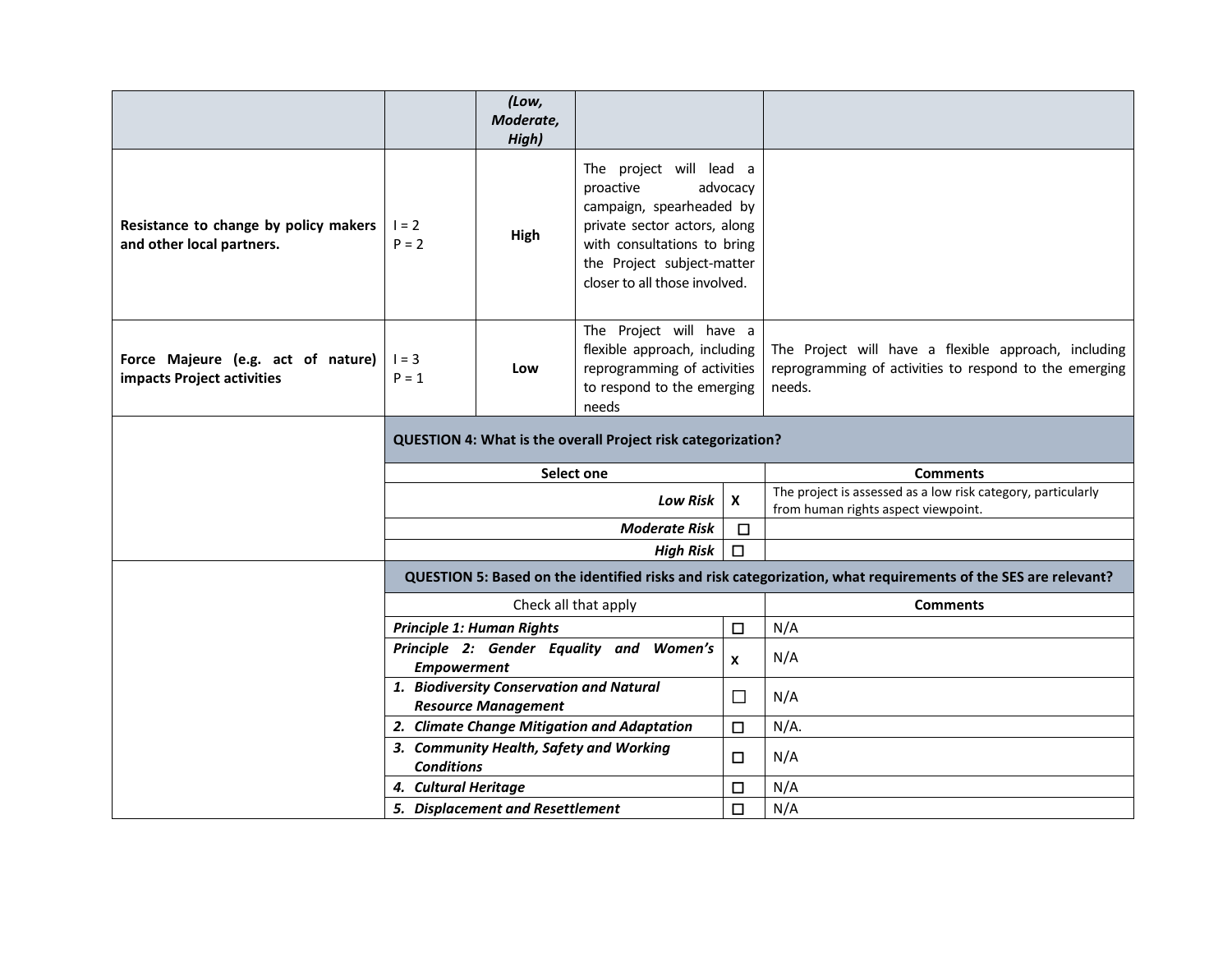| : Peoples<br>Indiaenous<br>o.                     | IV / |
|---------------------------------------------------|------|
| n Prevention and Resource Efficiency<br>Pollution | N/A  |

**Final Sign Off** 

| Signature         | Date | Description                                                               |
|-------------------|------|---------------------------------------------------------------------------|
| QA Assessor       |      | Nedim Ćatović, Sector Associate                                           |
| QA Approver       |      | Adela Pozder-Čengić, Sector Leader, Rural and Regional Development Sector |
| <b>LPAC Chair</b> |      |                                                                           |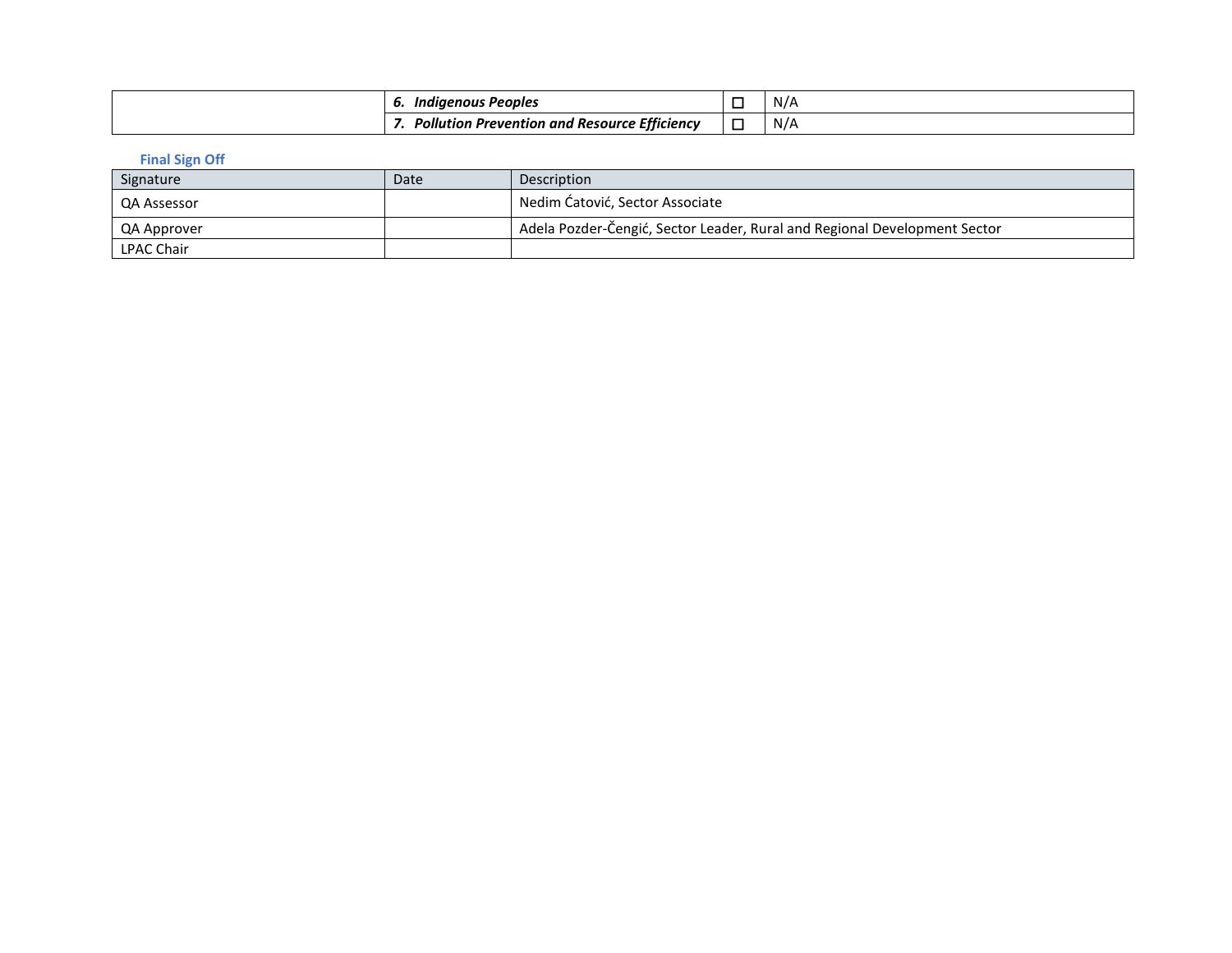|                                   | Social and Environmental Risk Screening Checklist                                                                                                                                                                                                                                                                                                                                                     |                |  |
|-----------------------------------|-------------------------------------------------------------------------------------------------------------------------------------------------------------------------------------------------------------------------------------------------------------------------------------------------------------------------------------------------------------------------------------------------------|----------------|--|
|                                   | <b>Checklist Potential Social and Environmental Risks</b>                                                                                                                                                                                                                                                                                                                                             | Answer         |  |
| <b>Principles 1: Human Rights</b> |                                                                                                                                                                                                                                                                                                                                                                                                       |                |  |
| $\mathbf{1}$ .                    | Could the Project lead to adverse impacts on enjoyment of the human rights (civil, political, economic, social or cultural) of the affected<br>population and particularly of marginalized groups?                                                                                                                                                                                                    | (Yes/No)<br>No |  |
| 2.                                | Is there a likelihood that the Project would have inequitable or discriminatory adverse impacts on affected populations, particularly people<br>living in poverty or marginalized or excluded individuals or groups?                                                                                                                                                                                  | No             |  |
| 3.                                | Could the Project potentially restrict availability, quality of and access to resources or basic services, in particular to marginalized<br>individuals or groups?                                                                                                                                                                                                                                    | No             |  |
| 4.                                | Is there a likelihood that the Project would exclude any potentially affected stakeholders, in particular marginalized groups, from fully<br>participating in decisions that may affect them?                                                                                                                                                                                                         | No             |  |
| 5.                                | Is there a risk that duty-bearers do not have the capacity to meet their obligations in the Project?                                                                                                                                                                                                                                                                                                  | Yes            |  |
| 6.                                | Is there a risk that rights-holders do not have the capacity to claim their rights?                                                                                                                                                                                                                                                                                                                   | No             |  |
| 7.                                | Have local communities or individuals, given the opportunity, raised human rights concerns regarding the Project during the stakeholder<br>engagement process?                                                                                                                                                                                                                                        | Yes            |  |
| 8.                                | Is there a risk that the Project would exacerbate conflicts among and/or the risk of violence to project-affected communities and<br>individuals?                                                                                                                                                                                                                                                     | No             |  |
|                                   | Principle 2: Gender Equality and Women's Empowerment                                                                                                                                                                                                                                                                                                                                                  |                |  |
| 1.                                | Is there a likelihood that the proposed Project would have adverse impacts on gender equality and/or the situation of women and girls?                                                                                                                                                                                                                                                                | No             |  |
| 2.                                | Would the Project potentially reproduce discriminations against women based on gender, especially regarding participation in design and<br>implementation or access to opportunities and benefits?                                                                                                                                                                                                    | No             |  |
| 3.                                | Have women's groups/leaders raised gender equality concerns regarding the Project during the stakeholder engagement process and has<br>this been included in the overall Project proposal and in the risk assessment?                                                                                                                                                                                 | No             |  |
| 4.                                | Would the Project potentially limit women's ability to use, develop and protect natural resources, taking into account different roles and<br>positions of women and men in accessing environmental goods and services?<br>For example, activities that could lead to natural resources degradation or depletion in communities who depend on these resources for<br>their livelihoods and well being | No             |  |
|                                   | Principle 3: Environmental Sustainability: Screening questions regarding environmental risks are encompassed by the specific Standard-                                                                                                                                                                                                                                                                |                |  |
|                                   | related questions below                                                                                                                                                                                                                                                                                                                                                                               |                |  |
|                                   | <b>Standard 1: Biodiversity Conservation and Sustainable Natural Resource Management</b>                                                                                                                                                                                                                                                                                                              |                |  |
| 1.1                               | Would the Project potentially cause adverse impacts to habitats (e.g. modified, natural, and critical habitats) and/or ecosystems and<br>ecosystem services?                                                                                                                                                                                                                                          | No             |  |
| 1.2                               | Are any Project activities proposed within or adjacent to critical habitats and/or environmentally sensitive areas, including legally<br>protected areas (e.g. nature reserve, national park), areas proposed for protection, or recognized as such by authoritative sources and/or<br>indigenous peoples or local communities?                                                                       | No             |  |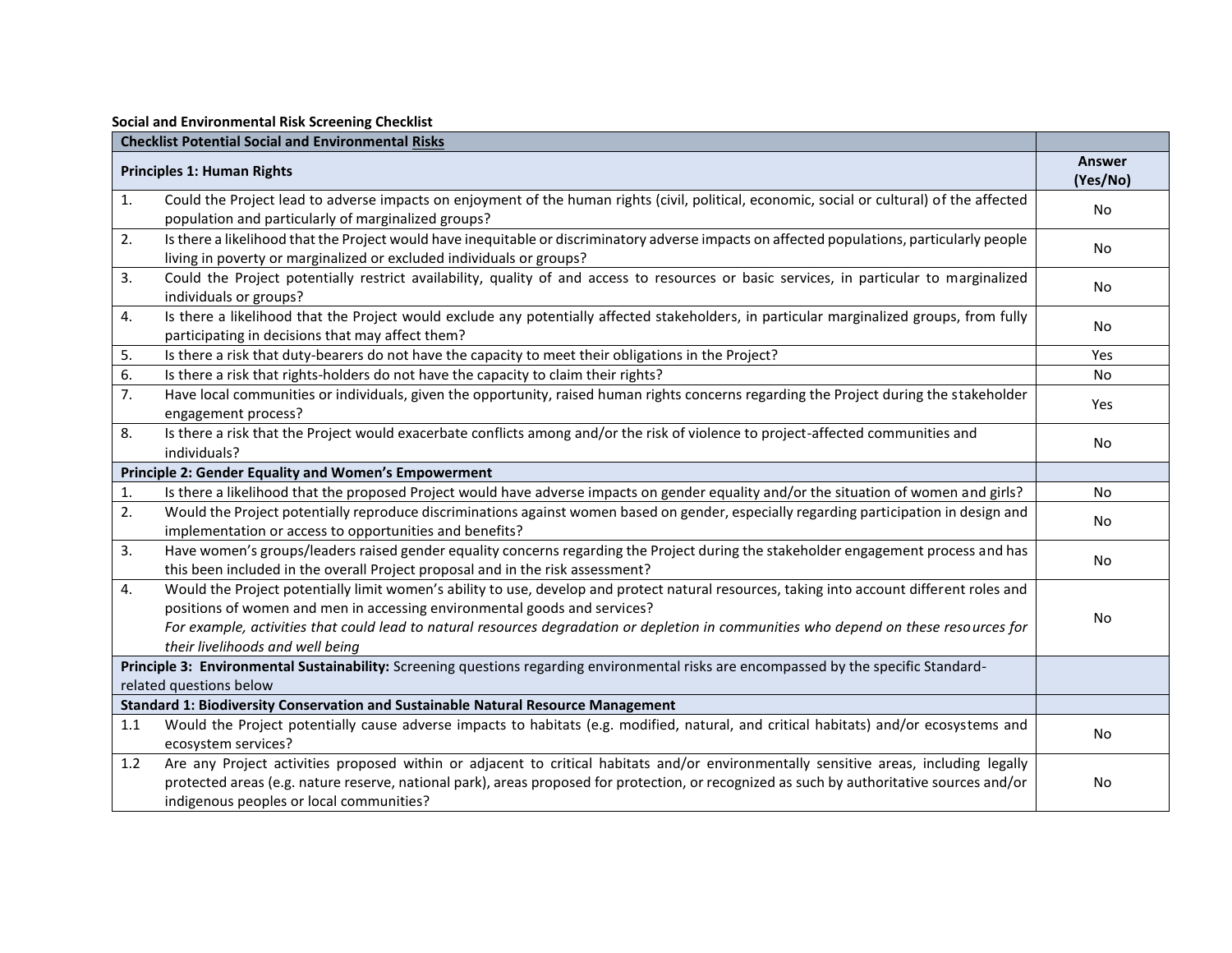| 1.3  | Does the Project involve changes to the use of lands and resources that may have adverse impacts on habitats, ecosystems, and/or             |    |
|------|----------------------------------------------------------------------------------------------------------------------------------------------|----|
|      | livelihoods? (Note: if restrictions and/or limitations of access to lands would apply, refer to Standard 5)                                  | No |
| 1.4  | Would Project activities pose risks to endangered species?                                                                                   | No |
| 1.5  | Would the Project pose a risk of introducing invasive alien species?                                                                         | No |
| 1.6  | Does the Project involve harvesting of natural forests, plantation development, or reforestation?                                            | No |
| 1.7  | Does the Project involve the production and/or harvesting of fish populations or other aquatic species?                                      | No |
| 1.8  | Does the Project involve significant extraction, diversion or containment of surface or ground water?                                        |    |
|      | For example, construction of dams, reservoirs, river basin developments, groundwater extraction                                              | No |
| 1.9  | Does the Project involve utilization of genetic resources? (e.g. collection and/or harvesting, commercial development)                       | No |
| 1.10 | Would the Project generate potential adverse transboundary or global environmental concerns?                                                 | No |
| 1.11 | Would the Project result in secondary or consequential development activities which could lead to adverse social and environmental           |    |
|      | effects, or would it generate cumulative impacts with other known existing or planned activities in the area?                                |    |
|      | For example, a new road through forested lands will generate direct environmental and social impacts (e.g. felling of trees, earthworks,     |    |
|      | potential relocation of inhabitants). The new road may also facilitate encroachment on lands by illegal settlers or generate unplanned       | No |
|      | commercial development along the route, potentially in sensitive areas. These are indirect, secondary, or induced impacts that need to be    |    |
|      | considered. Also, if similar developments in the same forested area are planned, then cumulative impacts of multiple activities (even if not |    |
|      | part of the same Project) need to be considered.                                                                                             |    |
|      |                                                                                                                                              |    |
|      | <b>Standard 2: Climate Change Mitigation and Adaptation</b>                                                                                  |    |
| 2.1  | Will the proposed Project result in significant greenhouse gas emissions or may exacerbate climate change?                                   | No |
| 2.2  | Would the potential outcomes of the Project be sensitive or vulnerable to potential impacts of climate change?                               | No |
| 2.3  | Is the proposed Project likely to directly or indirectly increase social and environmental vulnerability to climate change now or in the     |    |
|      | future (also known as maladaptive practices)?                                                                                                |    |
|      | For example, changes to land use planning may encourage further development of floodplains, potentially increasing the population's          | No |
|      | vulnerability to climate change, specifically flooding                                                                                       |    |
|      |                                                                                                                                              |    |
|      | <b>Standard 3: Community Health, Safety and Working Conditions</b>                                                                           |    |
| 3.1  | Would elements of Project construction, operation, or decommissioning pose potential safety risks to local communities?                      | No |
| 3.2  | Would the Project pose potential risks to community health and safety due to the transport, storage, and use and/or disposal of hazardous    |    |
|      | or dangerous materials (e.g. explosives, fuel and other chemicals during construction and operation)?                                        | No |
| 3.3  | Does the Project involve large-scale infrastructure development (e.g. dams, roads, buildings)?                                               | No |
| 3.4  | Would failure of structural elements of the Project pose risks to communities? (e.g. collapse of buildings or infrastructure)                | No |
| 3.5  | Would the proposed Project be susceptible to or lead to increased vulnerability to earthquakes, subsidence, landslides, erosion, flooding    |    |
|      | or extreme climatic conditions?                                                                                                              | No |
| 3.6  | Would the Project result in potential increased health risks (e.g. from water-borne or other vector-borne diseases or communicable           |    |
|      | infections such as HIV/AIDS)?                                                                                                                | No |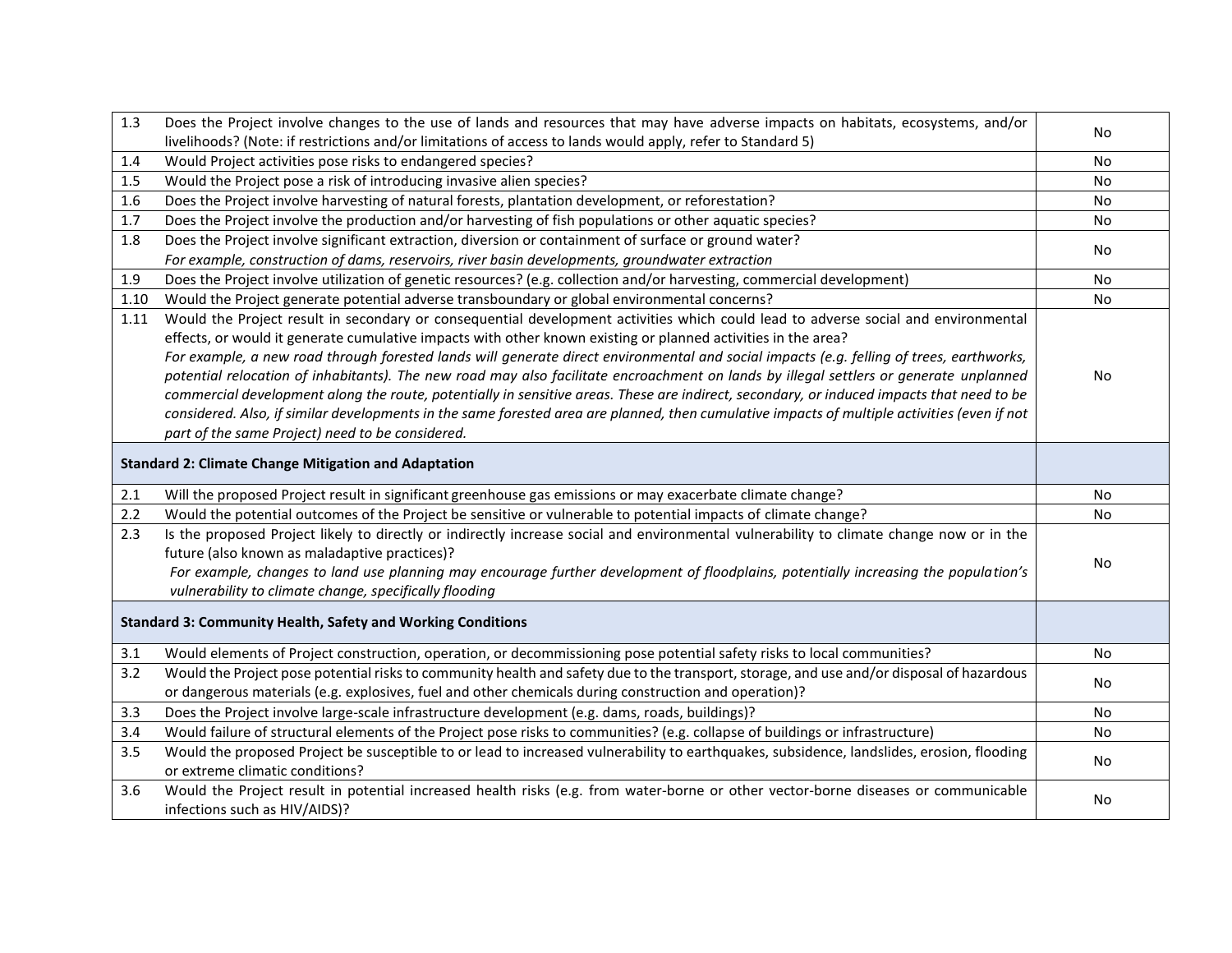| 3.7 | Does the Project pose potential risks and vulnerabilities related to occupational health and safety due to physical, chemical, biological,<br>and radiological hazards during Project construction, operation, or decommissioning?                                                                                                                                                                                                                                       | No        |
|-----|--------------------------------------------------------------------------------------------------------------------------------------------------------------------------------------------------------------------------------------------------------------------------------------------------------------------------------------------------------------------------------------------------------------------------------------------------------------------------|-----------|
| 3.8 | Does the Project involve support for employment or livelihoods that may fail to comply with national and international labor standards                                                                                                                                                                                                                                                                                                                                   |           |
|     | (i.e. principles and standards of ILO fundamental conventions)?                                                                                                                                                                                                                                                                                                                                                                                                          | No        |
| 3.9 | Does the Project engage security personnel that may pose a potential risk to health and safety of communities and/or individuals (e.g.                                                                                                                                                                                                                                                                                                                                   |           |
|     | due to a lack of adequate training or accountability)?                                                                                                                                                                                                                                                                                                                                                                                                                   | No        |
|     | <b>Standard 4: Cultural Heritage</b>                                                                                                                                                                                                                                                                                                                                                                                                                                     |           |
| 4.1 | Will the proposed Project result in interventions that would potentially adversely impact sites, structures, or objects with historical,<br>cultural, artistic, traditional or religious values or intangible forms of culture (e.g. knowledge, innovations, practices)? (Note: Projects<br>intended to protect and conserve Cultural Heritage may also have inadvertent adverse impacts)                                                                                | No        |
| 4.2 | Does the Project propose utilizing tangible and/or intangible forms of cultural heritage for commercial or other purposes?                                                                                                                                                                                                                                                                                                                                               | No        |
|     | <b>Standard 5: Displacement and Resettlement</b>                                                                                                                                                                                                                                                                                                                                                                                                                         |           |
| 5.1 | Would the Project potentially involve temporary or permanent and full or partial physical displacement?                                                                                                                                                                                                                                                                                                                                                                  | No        |
| 5.2 | Would the Project possibly result in economic displacement (e.g. loss of assets or access to resources due to land acquisition or access                                                                                                                                                                                                                                                                                                                                 | No        |
|     | restrictions - even in the absence of physical relocation)?                                                                                                                                                                                                                                                                                                                                                                                                              |           |
| 5.3 | Is there a risk that the Project would lead to forced evictions?                                                                                                                                                                                                                                                                                                                                                                                                         | No        |
| 5.4 | Would the proposed Project possibly affect land tenure arrangements and/or community based property rights/customary rights to land,<br>territories and/or resources?                                                                                                                                                                                                                                                                                                    | No        |
|     | <b>Standard 6: Indigenous Peoples</b>                                                                                                                                                                                                                                                                                                                                                                                                                                    |           |
| 6.1 | Are indigenous peoples present in the Project area (including Project area of influence)?                                                                                                                                                                                                                                                                                                                                                                                | No        |
| 6.2 | Is it likely that the Project or portions of the Project will be located on lands and territories claimed by indigenous peoples?                                                                                                                                                                                                                                                                                                                                         | <b>No</b> |
| 6.3 | Would the proposed Project potentially affect the human rights, lands, natural resources, territories, and traditional livelihoods of<br>indigenous peoples (regardless of whether indigenous peoples possess the legal titles to such areas, whether the Project is located within<br>or outside of the lands and territories inhabited by the affected peoples, or whether the indigenous peoples are recognized as indigenous<br>peoples by the country in question)? | No        |
|     | If the answer to the screening question 6.3 is "yes" the potential risk impacts are considered potentially severe and/or critical and the<br>Project would be categorized as either Moderate or High Risk.                                                                                                                                                                                                                                                               |           |
| 6.4 | Has there been an absence of culturally appropriate consultations carried out with the objective of achieving FPIC on matters that may<br>affect the rights and interests, lands, resources, territories and traditional livelihoods of the indigenous peoples concerned?                                                                                                                                                                                                | No        |
| 6.5 | Does the proposed Project involve the utilization and/or commercial development of natural resources on lands and territories claimed<br>by indigenous peoples?                                                                                                                                                                                                                                                                                                          | No        |
| 6.6 | Is there a potential for forced eviction or the whole or partial physical or economic displacement of indigenous peoples, including through<br>access restrictions to lands, territories, and resources?                                                                                                                                                                                                                                                                 | No        |